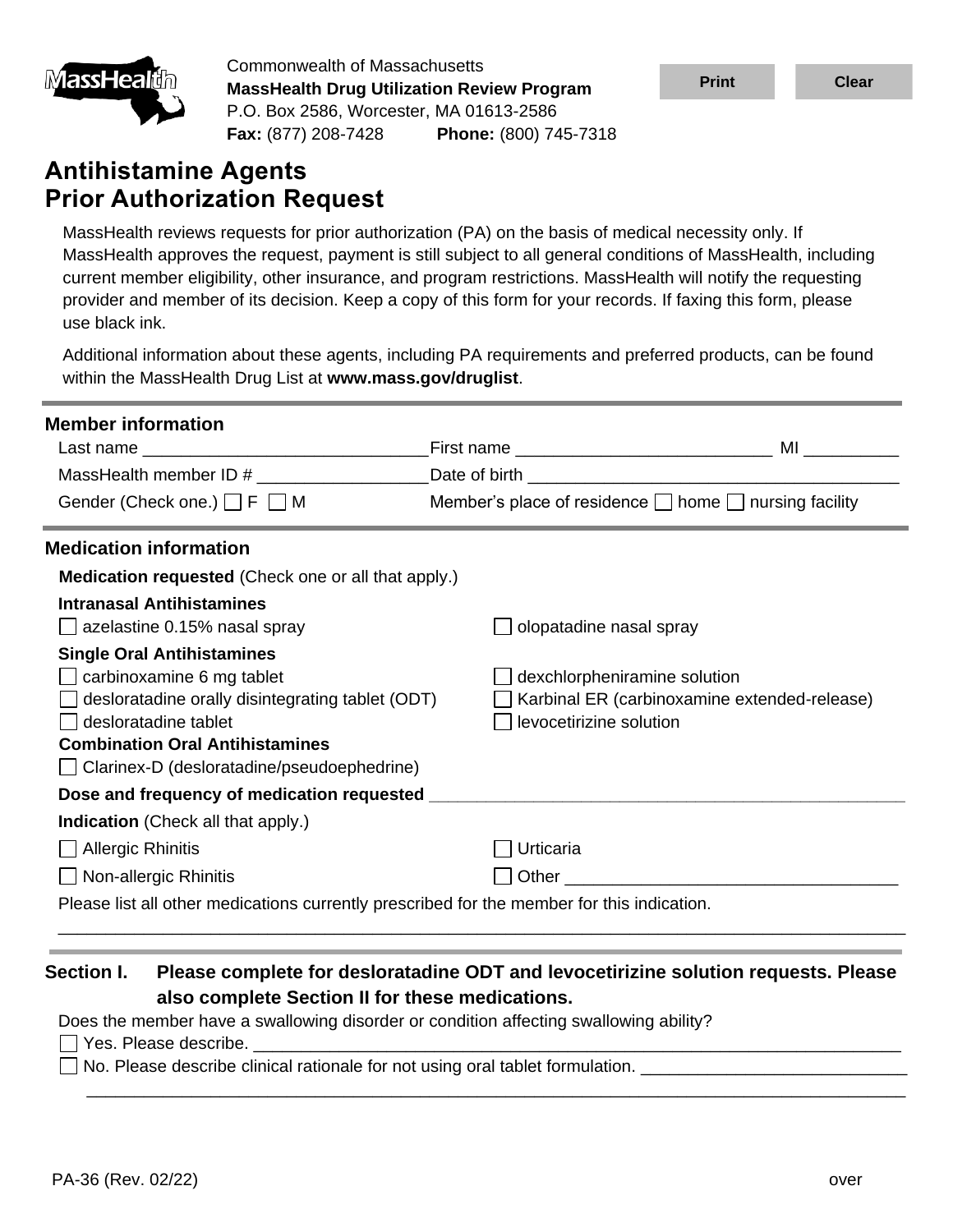|    | Section II. Please complete for Clarinex-D, desloratadine ODT, and levocetirizine solution.<br>Has the member had a trial with an intranasal corticosteroid and two second-generation antihistamines (e.g.,<br>cetirizine, levocetirizine, loratadine)?<br>For requests for combination antihistamines, please include information about trials with second-generation<br>antihistamines in combination with pseudoephedrine (e.g., cetirizine/pseudoephedrine,<br>loratadine/pseudoephedrine).<br>$\Box$ Yes. Please list the drug names, dates/duration of trials, and outcomes below.*<br>Did the member experience any of the following? $\Box$ Adverse reaction $\Box$ Inadequate response $\Box$ Other<br>Briefly describe details of adverse reaction, inadequate response, or other. |
|----|----------------------------------------------------------------------------------------------------------------------------------------------------------------------------------------------------------------------------------------------------------------------------------------------------------------------------------------------------------------------------------------------------------------------------------------------------------------------------------------------------------------------------------------------------------------------------------------------------------------------------------------------------------------------------------------------------------------------------------------------------------------------------------------------|
|    | Did the member experience any of the following? $\Box$ Adverse reaction $\Box$ Inadequate response $\Box$ Other<br>Briefly describe details of adverse reaction, inadequate response, or other.                                                                                                                                                                                                                                                                                                                                                                                                                                                                                                                                                                                              |
|    | Did the member experience any of the following? $\Box$ Adverse reaction $\Box$ Inadequate response $\Box$ Other<br>Briefly describe details of adverse reaction, inadequate response, or other.                                                                                                                                                                                                                                                                                                                                                                                                                                                                                                                                                                                              |
|    | No. Please describe why intranasal corticosteroids and second-generation antihistamines are not<br>Section III. Please complete for azelastine 0.15% nasal spray and olopatadine nasal spray<br>requests.                                                                                                                                                                                                                                                                                                                                                                                                                                                                                                                                                                                    |
|    | 1. Has the member had a trial with an intranasal corticosteroid?<br>Yes. Please list the drug name, dates/duration of trials, and outcomes below.*<br>Did the member experience any of the following? $\Box$ Adverse reaction $\Box$ Inadequate response $\Box$ Other<br>Briefly describe details of adverse reaction, inadequate response, or other.                                                                                                                                                                                                                                                                                                                                                                                                                                        |
|    | No. Please describe why intranasal corticosteroids are not appropriate for this member.                                                                                                                                                                                                                                                                                                                                                                                                                                                                                                                                                                                                                                                                                                      |
|    | 2. Has the member had a trial with azelastine 137 mcg nasal spray?<br>Yes. Please list the dates/duration of trials and outcomes below.*<br>Dates/duration of use<br>Did the member experience any of the following? □ Adverse reaction □ Inadequate response □<br>Other<br>Briefly describe details of adverse reaction, inadequate response, or other.                                                                                                                                                                                                                                                                                                                                                                                                                                     |
|    | No. Please describe why azelastine 137 mcg nasal spray is not appropriate for this member.                                                                                                                                                                                                                                                                                                                                                                                                                                                                                                                                                                                                                                                                                                   |
| 3. | For requests for any agent at a quantity > 1 inhaler per month, please document an inadequate response to<br>the manufacturer's recommended dosing.                                                                                                                                                                                                                                                                                                                                                                                                                                                                                                                                                                                                                                          |
|    |                                                                                                                                                                                                                                                                                                                                                                                                                                                                                                                                                                                                                                                                                                                                                                                              |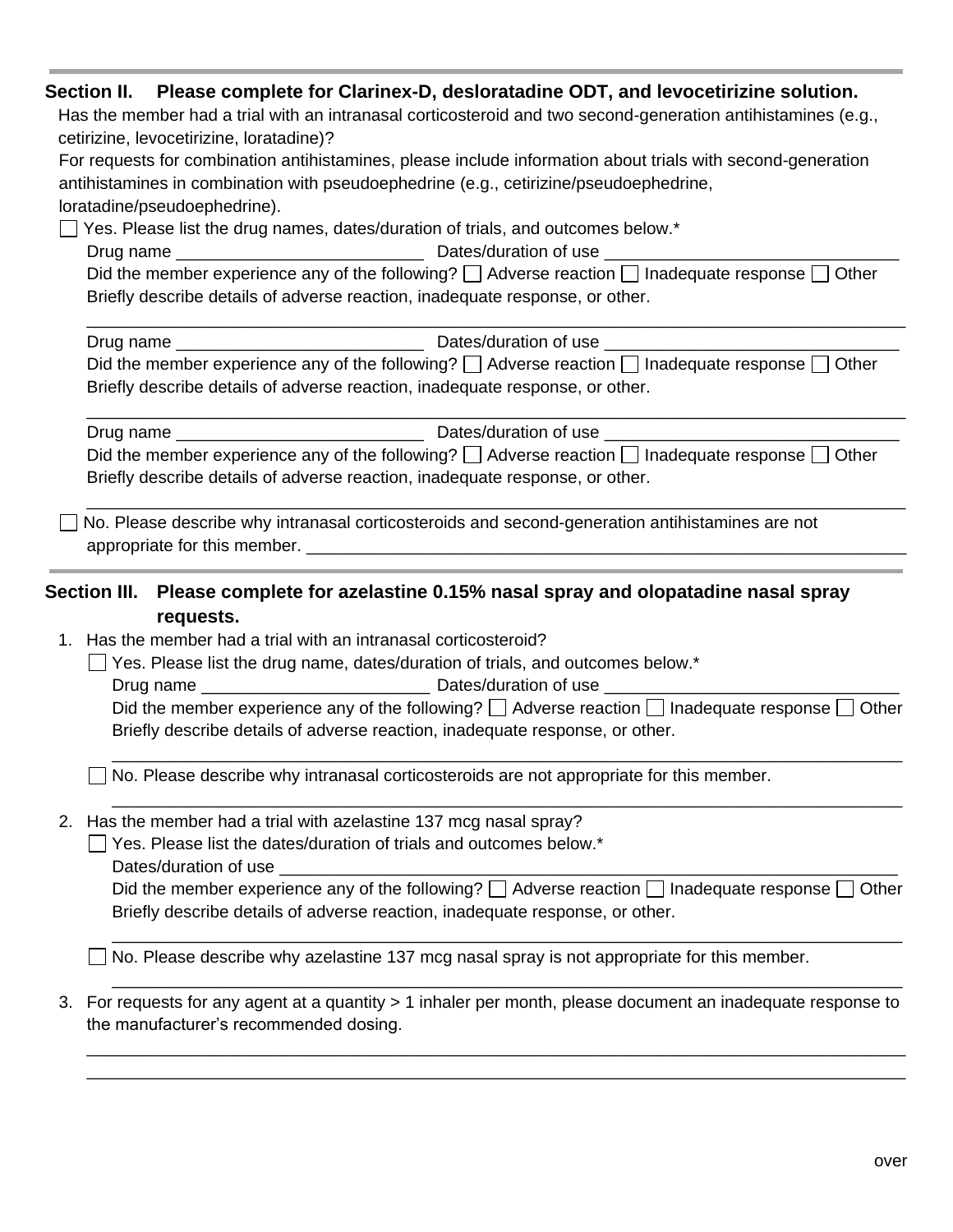#### **Section IV. Please complete for carbinoxamine 6 mg tablet and Karbinal ER requests.**

1. Has the member had a trial with an intranasal corticosteroid and two non-selective antihistamines?

| □ Yes. Please list the drug names, dates/duration of trials, and outcomes below.* |  |  |
|-----------------------------------------------------------------------------------|--|--|
|-----------------------------------------------------------------------------------|--|--|

| Drug name | Dates/duration of use                                                                                           |
|-----------|-----------------------------------------------------------------------------------------------------------------|
|           | Did the member experience any of the following? $\Box$ Adverse reaction $\Box$ Inadequate response $\Box$ Other |
|           | Briefly describe details of adverse reaction, inadequate response, or other.                                    |

| Drug name | Dates/duration of use                                                                                           |
|-----------|-----------------------------------------------------------------------------------------------------------------|
|           | Did the member experience any of the following? $\Box$ Adverse reaction $\Box$ Inadequate response $\Box$ Other |
|           | Briefly describe details of adverse reaction, inadequate response, or other.                                    |

\_\_\_\_\_\_\_\_\_\_\_\_\_\_\_\_\_\_\_\_\_\_\_\_\_\_\_\_\_\_\_\_\_\_\_\_\_\_\_\_\_\_\_\_\_\_\_\_\_\_\_\_\_\_\_\_\_\_\_\_\_\_\_\_\_\_\_\_\_\_\_\_\_\_\_\_\_\_\_\_\_\_\_

| Drug name | Dates/duration of use                                                                                           |
|-----------|-----------------------------------------------------------------------------------------------------------------|
|           | Did the member experience any of the following? $\Box$ Adverse reaction $\Box$ Inadequate response $\Box$ Other |
|           | Briefly describe details of adverse reaction, inadequate response, or other.                                    |

\_\_\_\_\_\_\_\_\_\_\_\_\_\_\_\_\_\_\_\_\_\_\_\_\_\_\_\_\_\_\_\_\_\_\_\_\_\_\_\_\_\_\_\_\_\_\_\_\_\_\_\_\_\_\_\_\_\_\_\_\_\_\_\_\_\_\_\_\_\_\_\_\_\_\_\_\_\_\_\_\_\_\_

\_\_\_\_\_\_\_\_\_\_\_\_\_\_\_\_\_\_\_\_\_\_\_\_\_\_\_\_\_\_\_\_\_\_\_\_\_\_\_\_\_\_\_\_\_\_\_\_\_\_\_\_\_\_\_\_\_\_\_\_\_\_\_\_\_\_\_\_\_\_\_\_\_\_\_\_\_\_\_\_\_\_\_

 $\Box$  No. Please describe why intranasal corticosteroids and non-selective antihistamines are not appropriate for this member.

- 2. For carbinoxamine 6 mg tablet requests, has the member had a trial with carbinoxamine 4 mg tablet?  $\Box$  Yes. Please list the dates/duration of trials and outcomes below.\*
	- Dates/duration of use

Did the member experience any of the following?  $\Box$  Adverse reaction  $\Box$  Inadequate response  $\Box$  Other Briefly describe details of adverse reaction, inadequate response, or other.

\_\_\_\_\_\_\_\_\_\_\_\_\_\_\_\_\_\_\_\_\_\_\_\_\_\_\_\_\_\_\_\_\_\_\_\_\_\_\_\_\_\_\_\_\_\_\_\_\_\_\_\_\_\_\_\_\_\_\_\_\_\_\_\_\_\_\_\_\_\_\_\_\_\_\_\_\_\_\_\_\_\_\_

\_\_\_\_\_\_\_\_\_\_\_\_\_\_\_\_\_\_\_\_\_\_\_\_\_\_\_\_\_\_\_\_\_\_\_\_\_\_\_\_\_\_\_\_\_\_\_\_\_\_\_\_\_\_\_\_\_\_\_\_\_\_\_\_\_\_\_\_\_\_\_\_\_\_\_\_\_\_\_\_\_\_\_

 $\Box$  No. Please describe why carbinoxamine 4 mg tablet is not appropriate for this member.

3. For Karbinal ER requests, has the member had a trial with carbinoxamine immediate-release solution?  $\Box$  Yes. Please list the dates/duration of trials and outcomes below.\*

Dates/duration of use

Did the member experience any of the following?  $\Box$  Adverse reaction  $\Box$  Inadequate response  $\Box$  Other Briefly describe details of adverse reaction, inadequate response, or other.

\_\_\_\_\_\_\_\_\_\_\_\_\_\_\_\_\_\_\_\_\_\_\_\_\_\_\_\_\_\_\_\_\_\_\_\_\_\_\_\_\_\_\_\_\_\_\_\_\_\_\_\_\_\_\_\_\_\_\_\_\_\_\_\_\_\_\_\_\_\_\_\_\_\_\_\_\_\_\_\_\_\_\_

\_\_\_\_\_\_\_\_\_\_\_\_\_\_\_\_\_\_\_\_\_\_\_\_\_\_\_\_\_\_\_\_\_\_\_\_\_\_\_\_\_\_\_\_\_\_\_\_\_\_\_\_\_\_\_\_\_\_\_\_\_\_\_\_\_\_\_\_\_\_\_\_\_\_\_\_\_\_\_\_\_\_\_

 $\Box$  No. Please describe why carbinoxamine immediate-release solution is not appropriate for this member.

\**Please attach a letter documenting additional trials as necessary.*

#### **Section V. Please complete for dexchlorpheniramine solution requests.**

Has the member had a trial with two antihistamine solutions that do not require prior authorization?

 $\Box$  Yes. Please list the drug names, dates/duration of trials, and outcomes below.\*

Drug name \_\_\_\_\_\_\_\_\_\_\_\_\_\_\_\_\_\_\_\_\_\_\_\_\_\_\_\_\_ Dates/duration of use \_\_\_\_\_\_\_\_\_\_\_\_\_\_\_\_\_\_\_\_\_\_\_\_\_\_\_\_\_\_\_

| Did the member experience any of the following? $\Box$ Adverse reaction $\Box$ Inadequate response $\Box$ Other |
|-----------------------------------------------------------------------------------------------------------------|
| Briefly describe details of adverse reaction, inadequate response, or other.                                    |

| Drug name                                                                    | Dates/duration of use                                                                                           |
|------------------------------------------------------------------------------|-----------------------------------------------------------------------------------------------------------------|
|                                                                              | Did the member experience any of the following? $\Box$ Adverse reaction $\Box$ Inadequate response $\Box$ Other |
| Briefly describe details of adverse reaction, inadequate response, or other. |                                                                                                                 |

\_\_\_\_\_\_\_\_\_\_\_\_\_\_\_\_\_\_\_\_\_\_\_\_\_\_\_\_\_\_\_\_\_\_\_\_\_\_\_\_\_\_\_\_\_\_\_\_\_\_\_\_\_\_\_\_\_\_\_\_\_\_\_\_\_\_\_\_\_\_\_\_\_\_\_\_\_\_\_\_\_\_\_\_\_\_\_\_\_

\_\_\_\_\_\_\_\_\_\_\_\_\_\_\_\_\_\_\_\_\_\_\_\_\_\_\_\_\_\_\_\_\_\_\_\_\_\_\_\_\_\_\_\_\_\_\_\_\_\_\_\_\_\_\_\_\_\_\_\_\_\_\_\_\_\_\_\_\_\_\_\_\_\_\_\_\_\_\_\_\_\_\_\_\_\_\_\_\_

\_\_\_\_\_\_\_\_\_\_\_\_\_\_\_\_\_\_\_\_\_\_\_\_\_\_\_\_\_\_\_\_\_\_\_\_\_\_\_\_\_\_\_\_\_\_\_\_\_\_\_\_\_\_\_\_\_\_\_\_\_\_\_\_\_\_\_\_\_\_\_\_\_\_\_\_\_\_\_\_\_\_\_\_\_\_\_\_\_

| $\Box$ No. Please explain why not. |
|------------------------------------|
|------------------------------------|